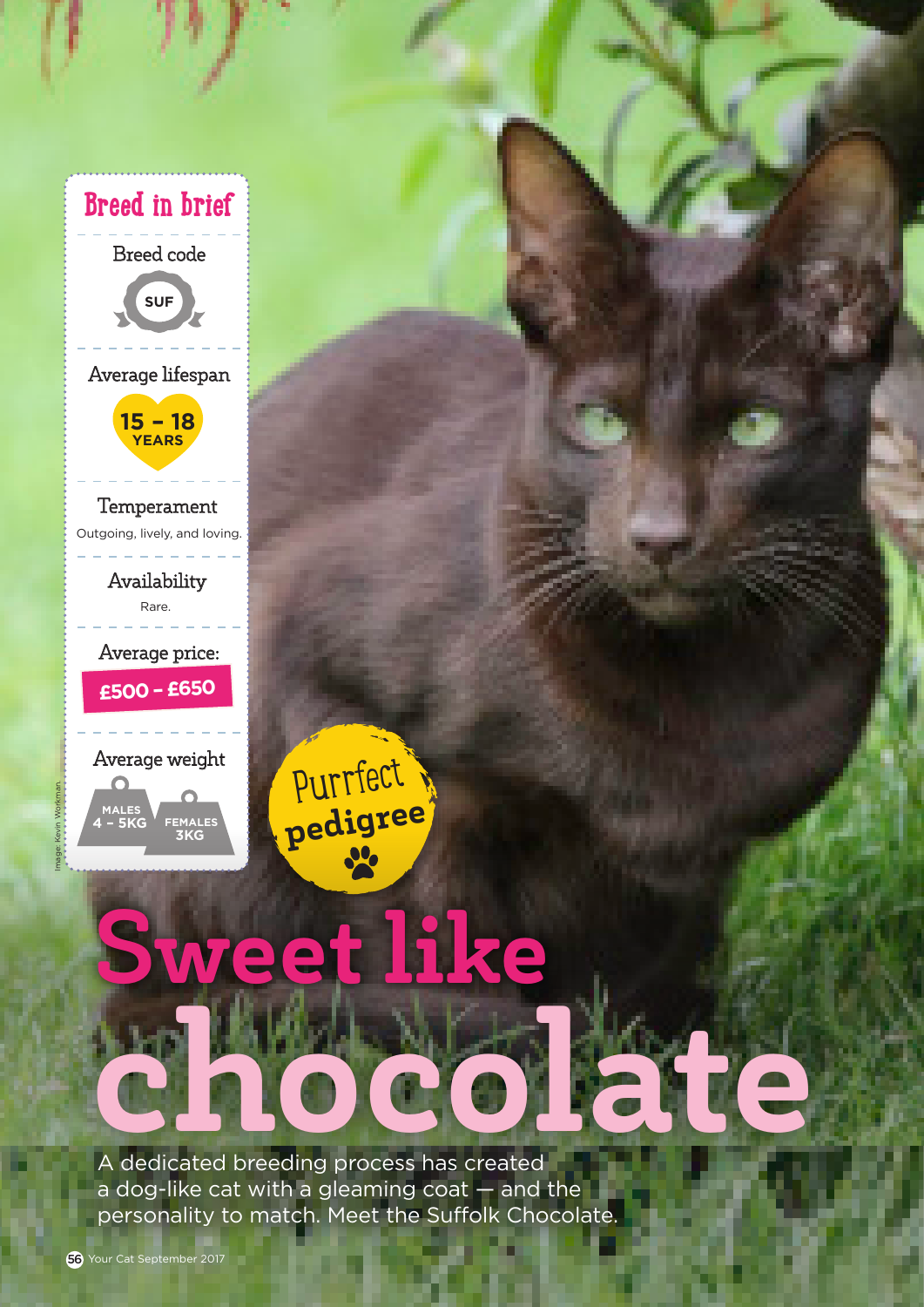#### PURRFECT PEDIGREE

Suffolks love stimulating environments.

uffolk Chocolates<br>
may only have been<br>
introduced to the cat<br>
fancy in 2014, but<br>
these cats have already made may only have been introduced to the cat fancy in 2014, but their mark on cat lovers, thanks to their gregarious, outgoing personalities and beautiful, shiny coats.

Linda Spendlove, secretary of the Suffolk Breed Cat Club, says: "They're very dog-like and have got such loving natures. Suffolks will let you cuddle them, and they love to go out on their harnesses for walks. If you're a dog person, they're the perfect cat, but they don't need the commitment that a dog does. They love to play fetch; they'll pick a favourite toy and spend hours playing with it."

Suffolks are delightfully chatty cats,

but Linda advises that they aren't for the faint-hearted, as they aren't the type of cats to just sit around all day.

She says: "They very much want you to be part of their lives, and won't just sit there and look pretty. They're not timid cats. They make great family pets, and love dogs and children.

"They're content to be indoor cats, as long as they have a stimulating environment or a feline companion. They love climbing up tall scratch posts and cat shelves on the walls."

Suffolks may be demanding of your time, but it's all for a good reason — Linda says they adore their humans and want to be around them as much as possible: "They will orientate themselves around

> you. Other breeds of cat might get fed up and scratch you when they've had enough, but Suffolks never get tired of attention — if you fussed them 24/7, they'd love it! "They fit into most lifestyles, and the more you put into them, the more they'll reward you ten-fold."  $\blacktriangleright$

**Meet** our Suffolks! We asked our Facebook fans to share their Suffolks with us. **Jan Hopcraft:** "This is our Suffolk, Stanley."



**Stephanie Malec-Benham:** "I have a Suffolk Chocolate; her name is Coco."



**Dee Baines:** "My beautiful healthy girls, Maia and Missy. Missy is part of the outcross programme, which will widen the gene pool."



Image: Kevin Workman.

History and origins

The breed has been developed over the past decade by Linda and fellow Havana breeder, Pamela Sharp-Popple, in response to the modernisation of the UK Havana. The Havana began life in the 1950s, and was created to be a breed in its own right by a group of breeders, who wanted a self-brown cat of Siamese type.

Due to a variety of

reasons, the gene pool was split. Some cats were sent to the USA, where they became American Havana Browns. The Havanas which remained in Britain had an insufficient gene pool, and had to be outcrossed to Siamese and other self cats. This eventually created the Oriental breed which we have today. Since 2007, a group

Suffolks were developed from the Havana breed.

of Havana breeders has

extracted the best genes from the existing bloodlines in Britain. With like-to-like matings and the inclusion of a European Havana Brown, which originated from the British bloodlines, the Suffolk Chocolate was born.

The Suffolk Chocolate achieved new breed status with the GCCF in 2014, and reached preliminary status in 2016.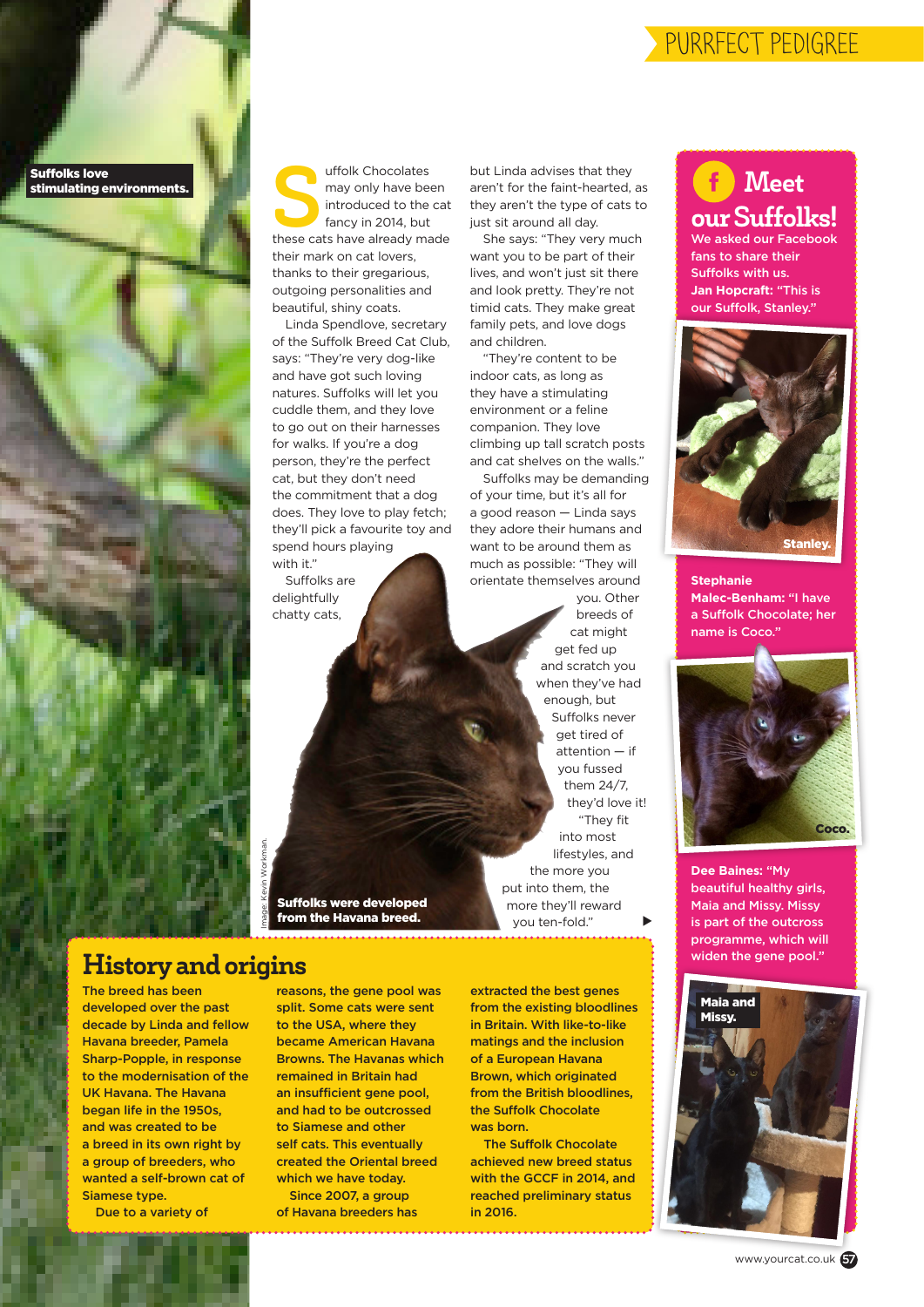

#### They've got the look

Suffolks have sleek, shiny coats, which are only available in chocolate and the recessive colour, lilac. These medium-sized cats have graceful, muscular

bodies, long, slightly tapered tails, and elegant, long legs. Their ears are quite large and wide, and their medium-sized eyes are always green.

### Want a kitten?

According to Linda, Suffolk kittens never use their claws and, as a result, will fall off things regularly! She adds: "They'll never scratch you, unlike other breeds, which is another reason why they make such great family pets."

As with all breeds, healthy kittens should have

clean eyes, bottoms, and ears, and should be lively and playful.

Always make sure you can see the kittens with their mum, and, if possible, their father.

Visit **www.gccfcats.org/ Cat-Breeds/Suffolk** to find a GCCF-registered Suffolk breeder.

#### Health and welfare

As with all cats, the Suffolk Chocolate needs a balanced diet to maintain its exceptionally glossy coat. Linda adds: "They really benefit from having plenty of oil content in their diets, so you can try giving them a fish oil supplement in their food to keep their coats in good condition."

Their coats are low shedding, single in texture, and very easy to look after, as they only require a weekly brush. Linda recommends grooming with a rubber-bristled brush — you can even give them a polish with a silk scarf to keep them looking their shiny best, a treat they really enjoy!

The Suffolk Chocolate is a robust breed, and to date has shown no inherent diseases. As the gene pool originates mainly from the Oriental, it is possible these cats may be prone to certain conditions, such as flat-chested kitten syndrome and progressive retinal atrophy (PRA).

## Is this the cat for you?

If you're out for long periods of time, Suffolks will get lonely, so it's best to give them a stimulating environment, or another cat with whom to play.

Linda says they can cope . . . . . . . . . . . . . . . .

on their own during the day, as long as you give them plenty of attention when they're home, adding: "I've rehomed cats to single people, who say they've completed their lives."

# Suffolks LIVING WITH

#### "Rafi is a cross between a cat, a dog, and a toddler!"

Lynne Shirley and her partner, Simon, from Ipswich, Suffolk, own handsome Suffolk Chocolate, Rafi — or should it be, he owns them?!

"We hadn't heard of the Suffolk breed before we happened upon Linda Spendlove at the Suffolk Show last year," says Lynne. "I was particularly taken with their majestic appearance and gentle nature; they seemed like no other cat I'd ever seen.

"On September 9, 2016, Rafi was born. He chose us; when we went to see him and his siblings, it was always Rafi who would launch himself at Simon and fall asleep. He came to live with us on December 9; since then, we haven't looked back.

"Rafi is bold, into everything, and the most loving creature you could find. I'd heard others comment about a Suffolk being more like a dog, and Rafi has learned 'Stay' and 'Come on'. He also learned very early on to walk on a lead.

"Rafi is a cross between a cat, a dog, and a toddler! If he doesn't get his own way, he cries. He is scared of the strangest things: flip flops were an enormous hurdle for

him to overcome! When he is naughty and we tell him 'No', he hides behind the sofa cushions and peeks out cheekily at us.

"Not only does he sit on our laps, but

he lies like a babe in arms with his feet in the air, and sits on our shoulders like a parrot! He is so amazingly affectionate. He is also very sensitive; he picks up on our emotions, and is always there to brighten our spirits.

"Forget everything you know about cats; Suffolks are very different. Be sure that you have time for them. Suffolks like to be in your company and follow you around; they are almost like your shadow! As Linda told me: if a Suffolk is awake and you are there, then he will want your undivided attention.

"Rafi has been an amazing addition to our home. We love him unreservedly, as do his big brothers, Prince and Gabriel. We wouldn't change him for the world."

Simon and Lynne with Rafi.



Rafi.

**ARE YOU A SUFFOLK CHOCOLATE FAN?** www.facebook.com/yourcatmagazine @yourcatmagazine catchat@yourcat.co.uk